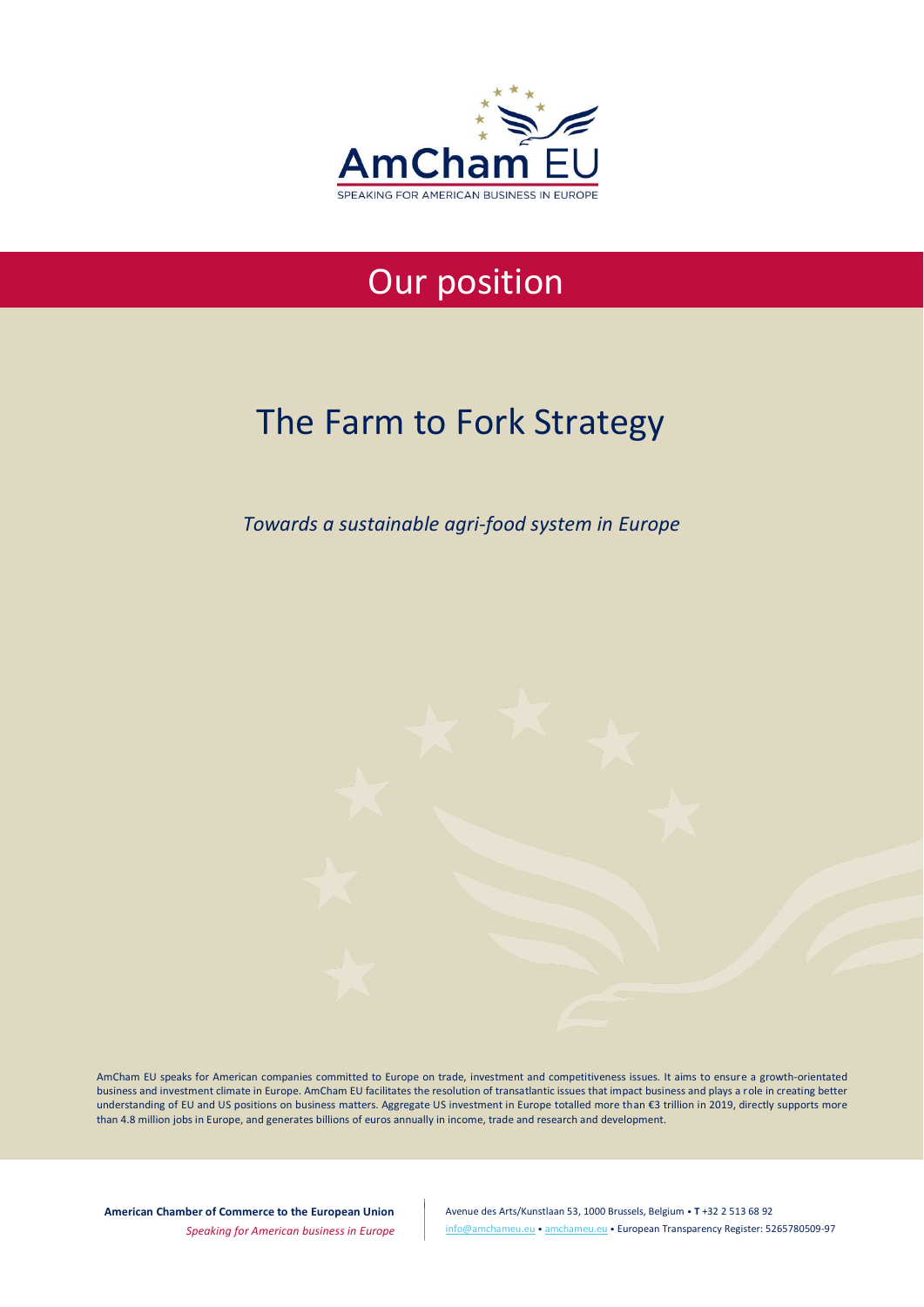## Introduction

AmCham EU recognises the importance of accelerating the transition towards more sustainable food systems as outlined in the **Farm to Fork (F2F) Strategy** and welcomes the proposal to launch this strategy as a key component of the European Green Deal. A swift transition towards more sustainable food systems should be made in a holistic, fair and coordinated way, gathering the inputs and in cooperation with all actors in the food and feed supply chain, including at national, regional and global levels. Equally, in order to ensure a food systems approach, close collaboration between authorities, civil society, academics and the private sector is also needed.

In this position paper, we bring our opinion and recommendations to the EU institutions and we look forward to working together with EU decision-makers and other stakeholders as the discussions start in earnest.

### General comments

- The F2F Strategy provides a unique opportunity for a truly **holistic approach to EU food policy**, a 'onestop-shop' bringing together key issues related both to food and feed production and consumption.
- AmCham EU would like to emphasise the need for alignment from the outset between F2F with other European policy initiatives and in particular, with the various parts of the European Green Deal, in order to ensure **policy coherence and predictability**. There is a need indeed to **align objectives, targets and timelines** between the various initiatives, so that predictability for companies (and authorities) is enhanced. Coherence and consistency should also be the rule between the various pillars **within the F2F Strategy** itself. Food consumption and food production policies should be coherent and create the right incentives for a 'pull-and-push' (demand and supply) effect. In doing so, it is important that legislators take **a pragmatic and realistic approach.** This requires regulatory flexibility and minimum disruptions to regulatory change, e.g. through the introduction of sufficiently long transition periods, and policymakers' help in finding pragmatic solutions to challenges the industry will inevitably encounter along the process.
- The European Union has among the highest standards in the world when it comes to providing **safe, nutritious and quality food**, which should **be maintained and not compromised** throughout the transition. The F2F Strategy should be guided by the latest available **reliable science** and be reviewed periodically to take into account latest scientific developments, including by international bodies such as Codex Alimentarius.
- AmCham EU member companies are strong supporters of science and risk-based decisions and of a holistic and coherent approach to risk assessment, risk management and risk communication which will in turn help foster 'innovation' in the economy and increase acceptance of new technologies amongst EU citizens.
- The envisaged changes anticipated in the strategy will lead to trade-offs, given the cross over nature of many F2F initiatives. Yield, land use change, security of food supply and farm income should all be considered. AmCham EU calls for these to be discussed in full transparency and with a periodic evaluation of the impact in order to be able to course correct in case of unintended consequences. Close follow up is needed in order for policies to help deliver on climate change mitigation ambitions, biodiversity enhancement, delivery of the sustainable development goals while continue to ensure resilient supply of safe, nutritious and sustainable food to consumers.
- Trade-offs and conflicts are inevitable in the transition to sustainable food systems in the EU; this is especially true for companies along the food and feed value chain and food manufacturing sector,

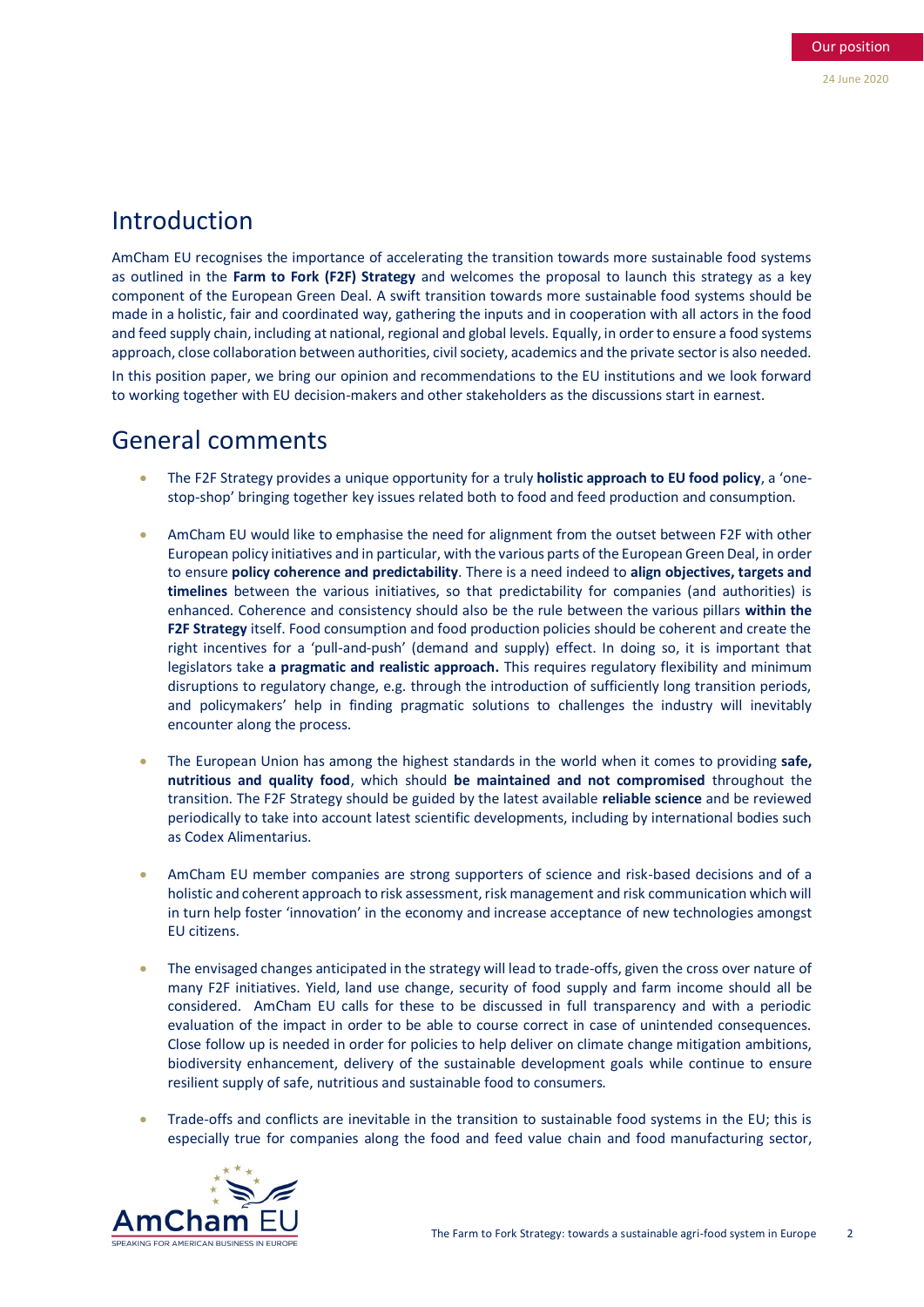which are catering for a wide variety of different needs of a diverse set of consumers. Balancing conflicting goals may be challenging and appropriate governance mechanisms have to be found to address this in an adequate manner. As any decisions on trade-offs may have different consequences up and down the value chain, it is important to **take a broad view and involve key stakeholders which are directly affected.**

- Any initiatives directly related to the contribution of the agri-food sector to climate change mitigation and adaptation should ideally be addressed in the F2F Strategy directly. It is of utmost importance to avoid **any sustainability trade-offs**, such as between energy efficiency and water consumption increase.
- As it is inevitable that there will be operators who will be able to move at a slower or faster pace, the European Commission should ensure that nobody is left behind and every actor is able to participate in a just transition towards more sustainable food systems.

AmCham EU members remain eager to support policy makers throughout the process and to be accessible when policy measures are discussed.

## Sustainable production

Agricultural technology can and should play a role in mitigating the threat to food production. Every effort must go in to finding tools and techniques that reduce the emission of greenhouse gases from agriculture, and to capture and store carbon in agricultural landscapes. **Food safety and security should never be compromised.**

- **The Common Agricultural Policy (CAP)** should offer the support that European farmers need in order to meet the EU Green Deal and F2F Strategy ambitions and objectives. In turn, any changes brought forward by the F2F strategy need to link clearly with the new CAP framework, including **additional budget and incentives** in order **to help strengthen the environment and climate change aspects of CAP**.
	- o Farmers should be able to continue to incorporate innovative solutions for sustainable agriculture (including plant protection solutions), supporting production of safe and nutritious food for EU citizens. Changing climatic conditions mean that farmers will need new tools to control public health threats from mycotoxins or invasive alien species, for example.
	- o The F2F Strategy should reiterate the need **for funding of comprehensive disease prevention programmes, including animal feed and feeding strategies that promote animal resilience capability and vaccination** in the CAP-funded National Strategic Plans and more precisely the CAP eco-schemes as an effective means of tackling antimicrobial resistance (AMR). Prudent use of antibiotics, coupled with disease prevention measures, including **breeding, animal nutrition and vaccination** will contribute to protecting animals from disease and preserve the usefulness of antibiotics.
- **F2F should be built on a science-based approach focused on coherent, evidence-based policy instruments**. The Commission should consider an indicator for agricultural productivity to ensure food supply is secure and resilient in general and in times of crisis. Better indication of current pesticide usage in all agriculture models will be essential for science-based decision making and monitoring of progress.

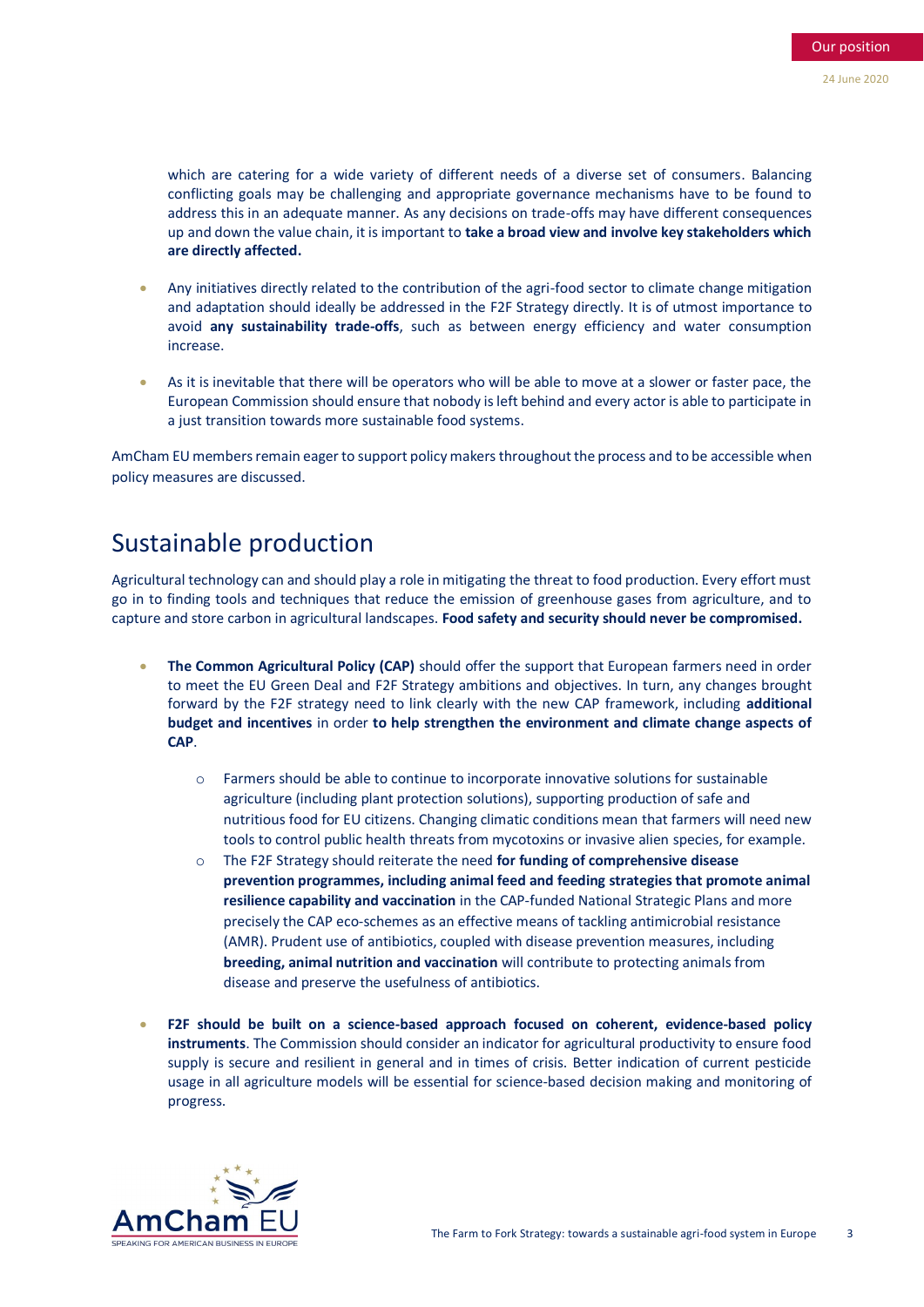- **Identification, monitoring and novel technologies** are key to ensure better food chain management. Animal behaviour tracking systems contribute to better targeted feeding strategies. Early detection systems improve their welfare and prevent diseases. Information sharing throughout the entire supply chain fosters collaborations towards sustainable production. **Technologies lead to less food loss and waste**. They ensure better food chain management by enhanced information sharing, enabling all parties of the chain to collaborate on advancing sustainable production.
- **Digital technologies**, including weather forecasting, early detection and proactive measures towards pests and disease prevention and plant protection treatments can contribute to reducing the number of animals and plant-based products lost to health threats. They can also contribute to sustainable and responsible use of pesticides and other treatments in farm practices. They provide proof points to help farmers take efficient agronomic and production decisions while reducing the use of water and runoffs**. They also ensure the farmer and his family's wellbeing.**
- **AmCham EU also welcomes innovative and sustainable food processing technologies,** that are environment friendly, can improve the food quality, and reduce the production loss and waste. Only an encouraging policy and regulatory environment can foster the development and usage of such technologies. AmCham EU furthermore encourages the development and implementation of novel sustainable agricultural practices, including in the field of **new genomic techniques**, which hold exceptional promises for the development of smart agriculture that will be needed to address various agronomic and climate challenges. New genomic techniques should be part of the farmer's toolbox, especially due to pressures linked to **reduced availability of active substances and plant protection products, the lesser use of fertilisers.**
- The regulatory and policy environment in Europe needs to stay open and flexible to the development and application of innovation in the agricultural sector providing digital technologies, but also safer chemicals and acceleration of biological solutions. European farmers continue to lose tools faster than new ones can be found. Improved implementation of existing legislation could help adaptation to climate change and bring new technology to the market to deliver sustainable agriculture, whilst ensuring not only food safety, but also food security.

#### Packaging

- There is a need for a **coherent and consistent approach on sustainable packaging throughout the European Green Deal**. Any new initiatives related to food packaging, should be addressed in the context of the F2F strategy to ensure that food safety will not be jeopardised and that food quality and shelf-life will not be negatively impacted.
- Any such initiatives should **take into account life cycle assessments (LCA) of products including the packaging itself**. An approach to packaging needs to involve all actors **building an infrastructure for**  the future and should be geared towards and supportive of innovation. The Commission should develop European harmonised rules for all food contact materials, applying a risk-based policy approach.
- Given the importance of increased sustainability in the use of safe packaging materials, we urge that **Commission resources be increased to support a swift revision of the Regulation on recycled plastics in contact with food**.
- **EFSA authorisation processes**, such as in the context of food contact materials**, should be sped up**  especially when there is an underpinning sustainability objective (e.g. uptake of food-grade recycled plastics)

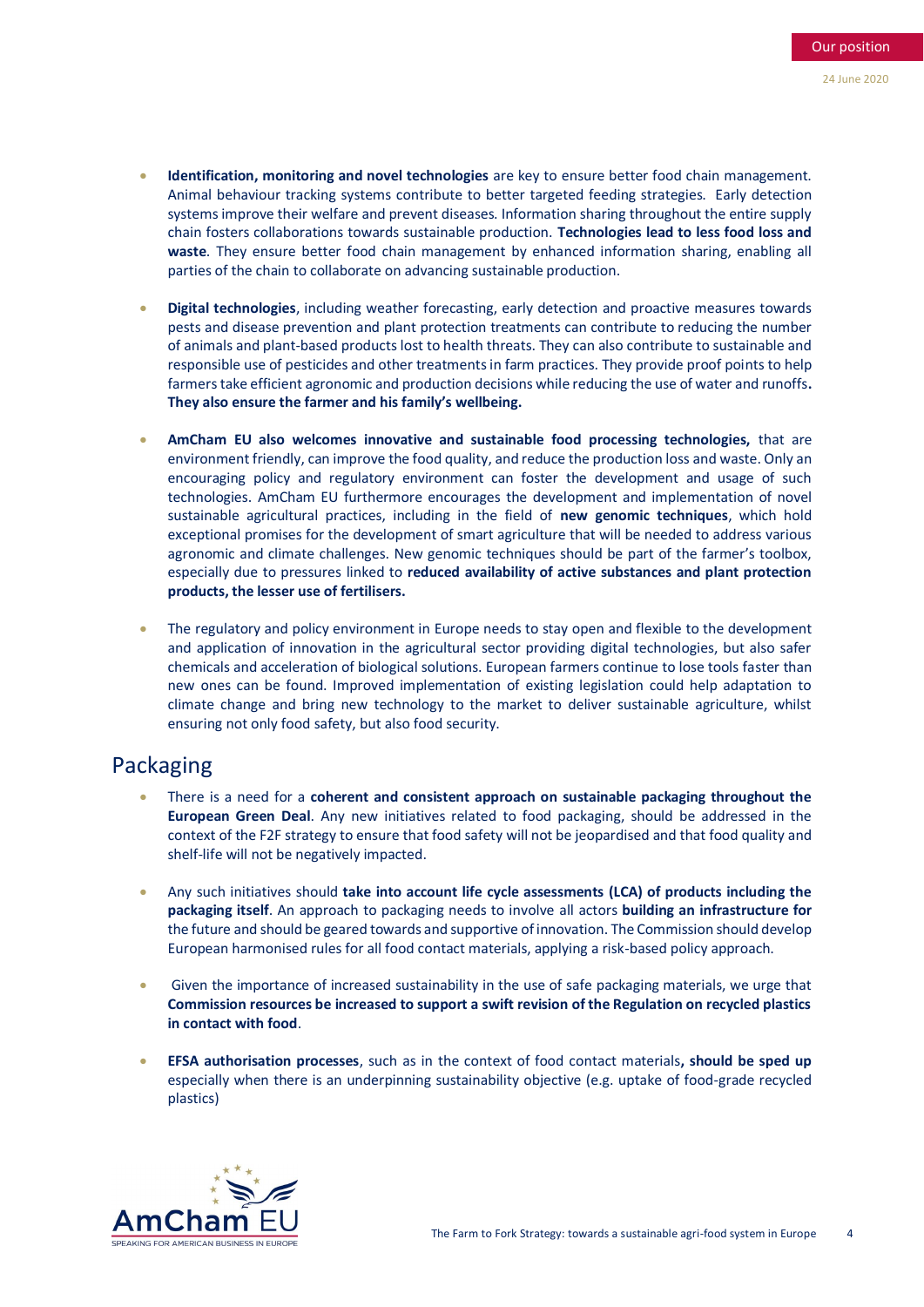## Sustainable consumption

- The continued delivery of safe and high-quality nutritious food is a responsibility of all stakeholders, both private and public. But in order to continue to provide products of the highest possible level of safety and quality, it is key to **ensure a coherent harmonisation and implementation of all food related policies**. This will be critical to strengthen responses to today's societal challenges, from rising obesity rates to malnutrition.
- A cornerstone of F2F Strategy lies in the provision of **better food information**. Given the amount of potential additional consumer information requirements on various aspects of food (environment, nutrition, animal welfare etc.) there is a need for an in-depth reflection at EU level in order to avoid confusion for the consumer and negative impact on business. Information to consumers need to remain clear and meaningful. Other ways of information than traditional labelling should also be explored, including via **digital means** and explore the possibility of a framework for digital consumer information
- **Avoid further fragmentation of the Single Market in the area of food information to consumers, and labelling,** by pushing back against unjustified and harmful national initiatives and/or by supporting proactive harmonised EU action**.**
- **Regulatory bottlenecks to innovation** (such as lengthy and strict approval procedures of novel ingredients and production techniques) should be identified and eliminated in order to ensure that innovative technologies and products can be introduced onto the market in a timely manner. For example, the limited possibilities for companies to communicate about nutrition and health aspects, the lack of public support to ensure consumer confidence in certain ingredients and technologies assessed as safe by the EU and the lack of support to make greater use of digital consumer information, are considered barriers to innovation.
- A key element of better food information should be to help consumers identify **healthy food with high nutrient density**, in addition to the existing label system on macronutrients. The consumers should be guaranteed of a wide range of choices, including fresh foods, from animal and vegetable sources, processed foods, food supplements and fortified foods, to achieve their dietary needs for an active and healthy life.
- The Farm to Fork Strategy will also need to stimulate sustainable food consumption while promoting affordable healthy food for all. To achieve this goal, the Commission and EU Member States should invest and roll out educational activities in schools, hospitals and other public organisations with the aim to help consumers make informed food choices.
- In order to contribute towards sustainable food systems and help tackle climate change, the issue of **food waste** also needs to be addressed. We believe that coordinating EU wide communication initiatives in partnership with schools and other networks are needed in order to raise awareness of ways to reduce food waste and achieve long term results.
- Fiscal measures, particularly those targeting individual food categories or ingredients, may have perverse effects (eg, in terms of regressive impact, substitution effects, cost absorption across the supply chain). They may not necessarily achieve intended societal objectives, whereas they can have a considerable impact on jobs and the competitiveness of the agri-food industry. The viability of any potential introduction of such measures should therefore be evaluated and considered carefully against sustainability in all its aspects.

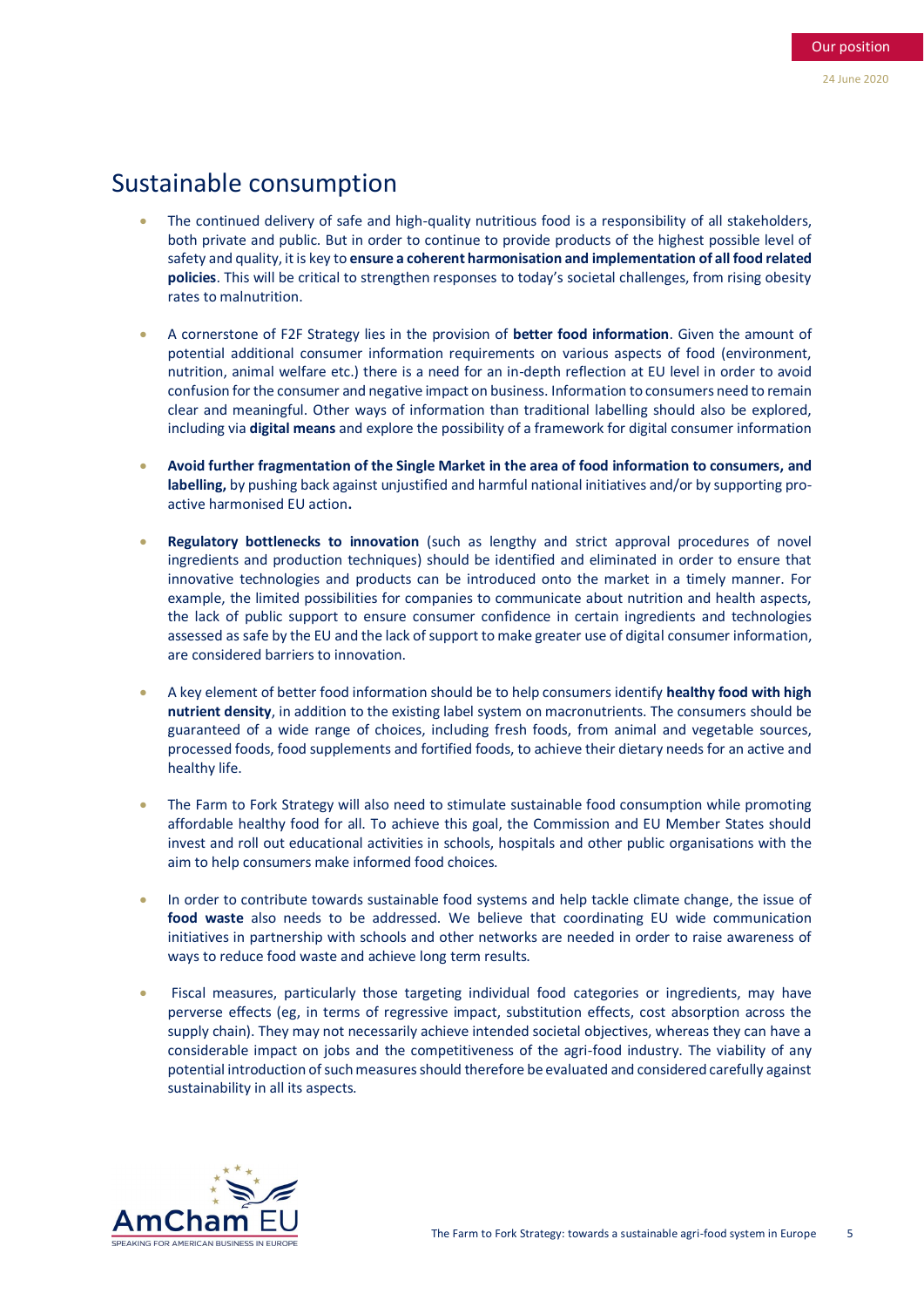## Sustainable trade and international cooperation

- Considering the global dimension of trade and sustainable development, for AmCham EU, it is important that the F2F Strategy includes an international dimension based on **cooperation and partnership** with the EU's trading partners. The EU has already established a set of instruments in trade and international cooperation that should be further explored regarding the implementation of additional initiatives regarding food sustainability
- While Europe produces a vast amount of raw materials, the food and feed industry also requires access to imports. **Long term security of supply** and support for **open and fair trade** with third countries needs therefore to be considered in the F2F Strategy discussion. Unnecessary trade barriers with third countries should be avoided and a level-playing field must be guaranteed.
- AmCham EU supports a strong **rules-based multilateral trading system** administered by the WTO, which provides legal certainty in international trade and investment. We also support reinforcing international cooperation in trade, sustainable development and further dialogue around sustainable food systems at global level in order to accelerate change.
- Trade is needed first and foremost within the European Union territory. In this respect, an overall **stable regulatory framework** and protection of the **EU Single Market** is crucial in order to ensure security for investment and private sector activities.
- In this respect, proposals originating from the F2F Strategy should undergo an *ex ante* Single Market test, the enforcement of measures by Member States should be closely monitored and early and swift action should be taken if unjust barriers are created in the Single Market**.**
- AmCham EU members are determined to help address global challenges by moving towards more sustainable food systems and implementing the United Nations Sustainable Development Goals (SDGs). Through the F2F Strategy, the European Commission should also focus its attention on reducing food poverty, promoting good health and wellbeing and ensuring climate-smart ecosystems.
- AmCham EU members also support the transition towards more sustainable food systems at international level, contributing to global food security and the implementation of the UN Sustainable Development Goals.

## Research and innovation

- **Research and innovation (R&I)** play a key role in the transition towards more sustainable food systems and should be supported by concrete actions on R&I **funding** for sustainable food systems, including public-private partnerships.
- Companies in the agri-food sector are making significant investments to sustain production capacity (such as factories and machinery) and to market evidence-based innovation to promote the health and wellbeing of European consumers and continue to meet changing consumer expectations. Innovation is key to guaranteeing the high-level quality and safety requirements (for instance safe chemicals, more biological solutions and a strong push in digital farming) this sector must meet as well as optimising product packaging and storage, among others. R&I is also essential to fast-track the transition to sustainable food systems and contribute to evidence based policy-making, which can also play a key role in helping the food industry meet global challenges. It enables the development of new products and technologies or the improvement of existing ones, with a view to bringing benefits to consumers,